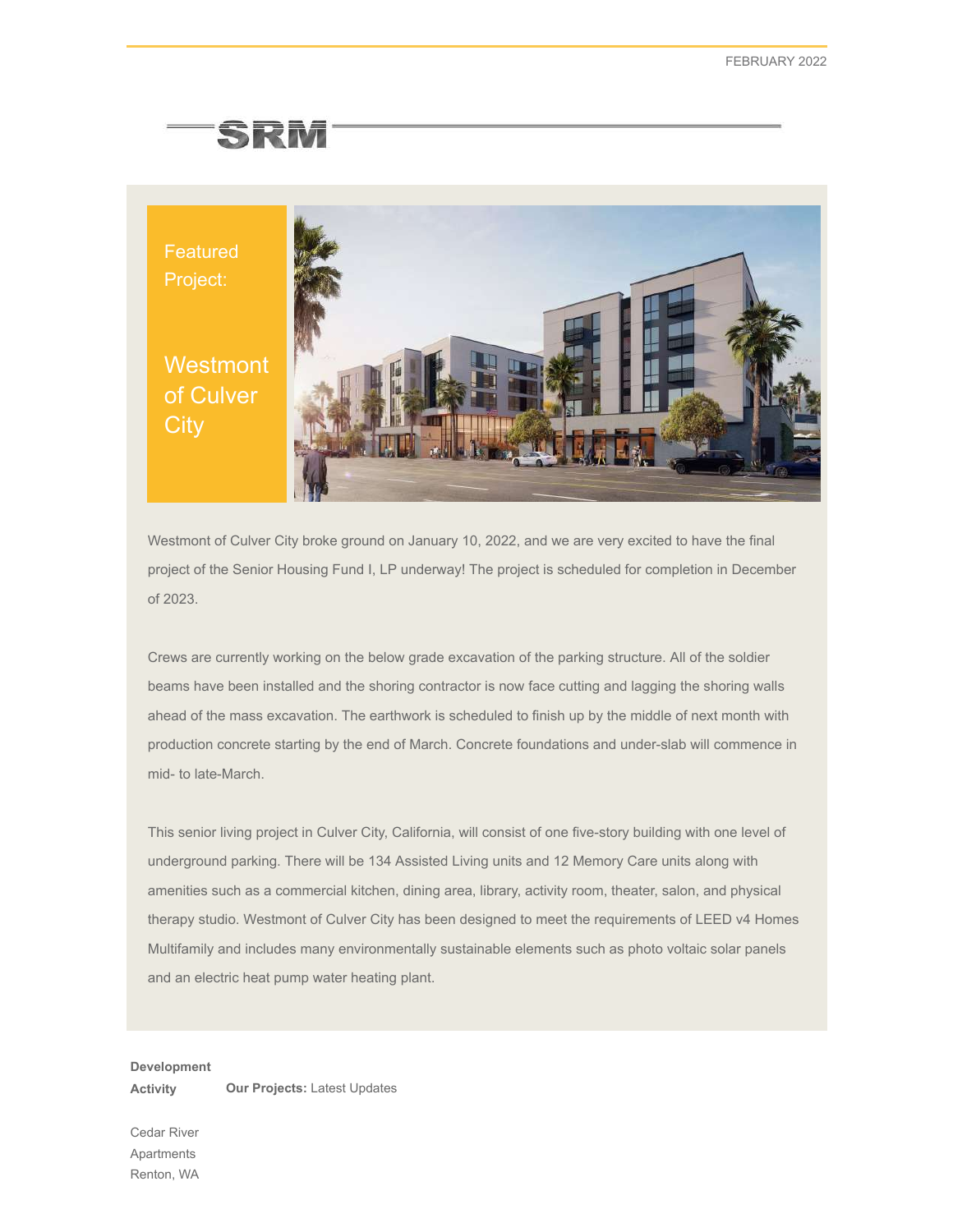Knights of Columbus Apartments Seattle, WA

Vivo Apartments Seattle, WA

Brizo Apartments Bellevue, WA

**Saltaire** Oakland, CA

SRM100 Bellevue, WA

The BOB Apartments Richland, WA

SRMSC2021 (formerly Silver Cloud Hotel) Bellevue, WA

**SRMOPOLY** (formerly Polynesia Condominiums) Bellevue, WA

**Construction Activity**

Barton Place Retail

Google Phase III Shell & Core

Crystal Mountain MHC

Westmont of Carmel Valley

Culver City

## **WESTMONT OF CARMEL VALLEY:**

Although weather hindered progress in December, the new year has brought with it fair weather, and construction is making great progress at our jobsite in San Diego, California. The first concrete mat slab for the main building was placed in early February, and we are planning to have the building concrete completed by mid-March with wood framing ramping up in April. Site utility and grading work is ongoing, and the casita pads will be ready for concrete framing to begin by the end of February.



Westmont of **BARTON PLACE RETAIL:**

We were pleased to secure a tenant for the 2nd retail building in Cypress and construction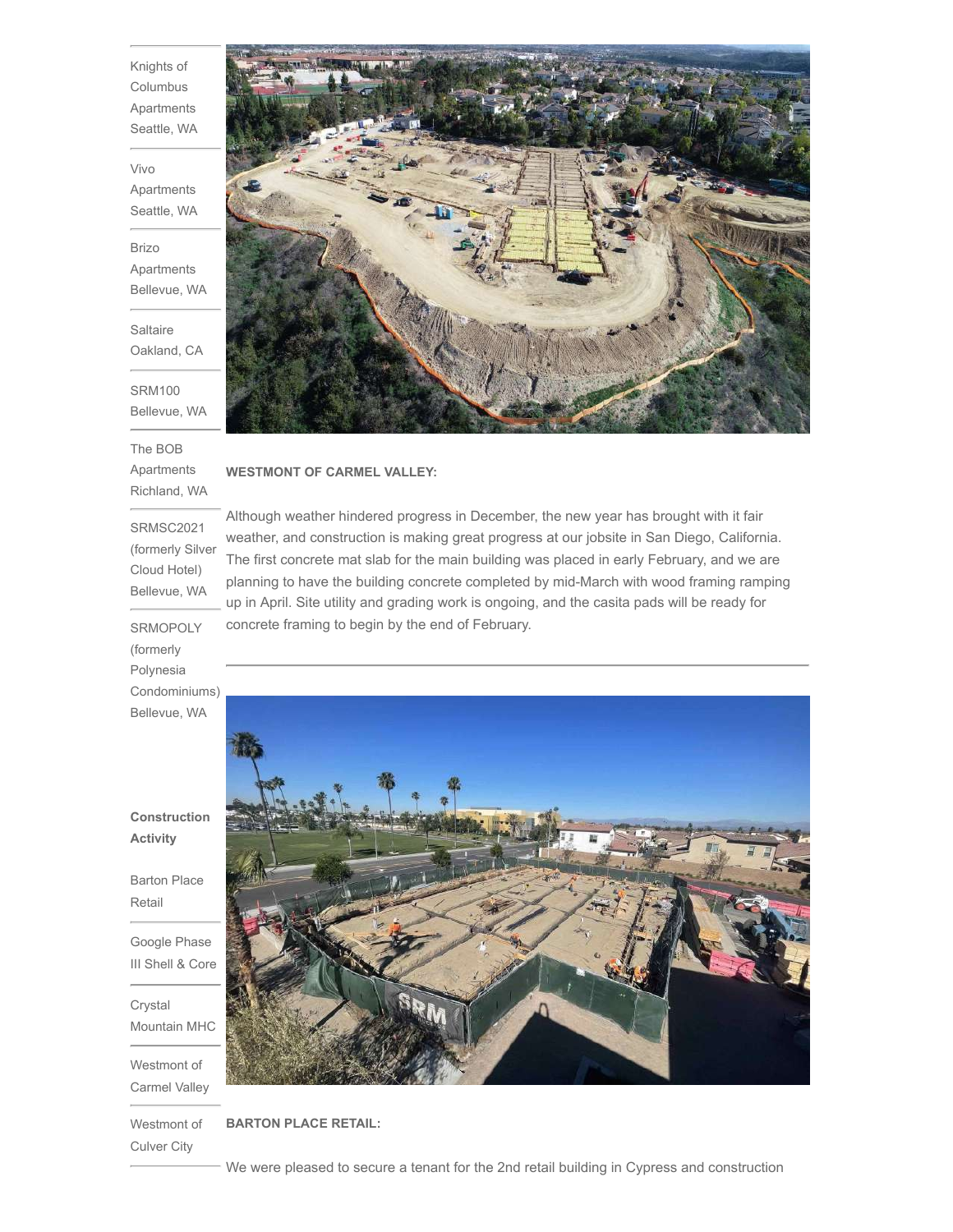Living

Bellara Senior Living

Novelle Senior started in January. Work on the building is moving quickly and scheduled for completion in July! Our construction team has trenched and laid all sewer laterals, grease lines and electrical conduit, as well as completed backfilling. We have finished all grade beam excavation, and we are now placing reinforcing steel in the footings for the first concrete pour scheduled for February 11. We will begin the framing process soon!

## Vered on

Ventura Senior

Living



**COMING UP NEXT:**

This coming spring is going to be a very exciting time for us as we have three senior housing projects scheduled to start: Novelle Senior Living in San Jose, California; Bellara Senior Living in Hayward, California; and Vered on Ventura Senior Living in Encino, California.

Currently, all three of these projects are in the demolition and site preparation stages, and we are gearing up construction starts in the 2nd quarter.

**FOR CONTINUED UPDATES ON SRM PROJECTS… >**